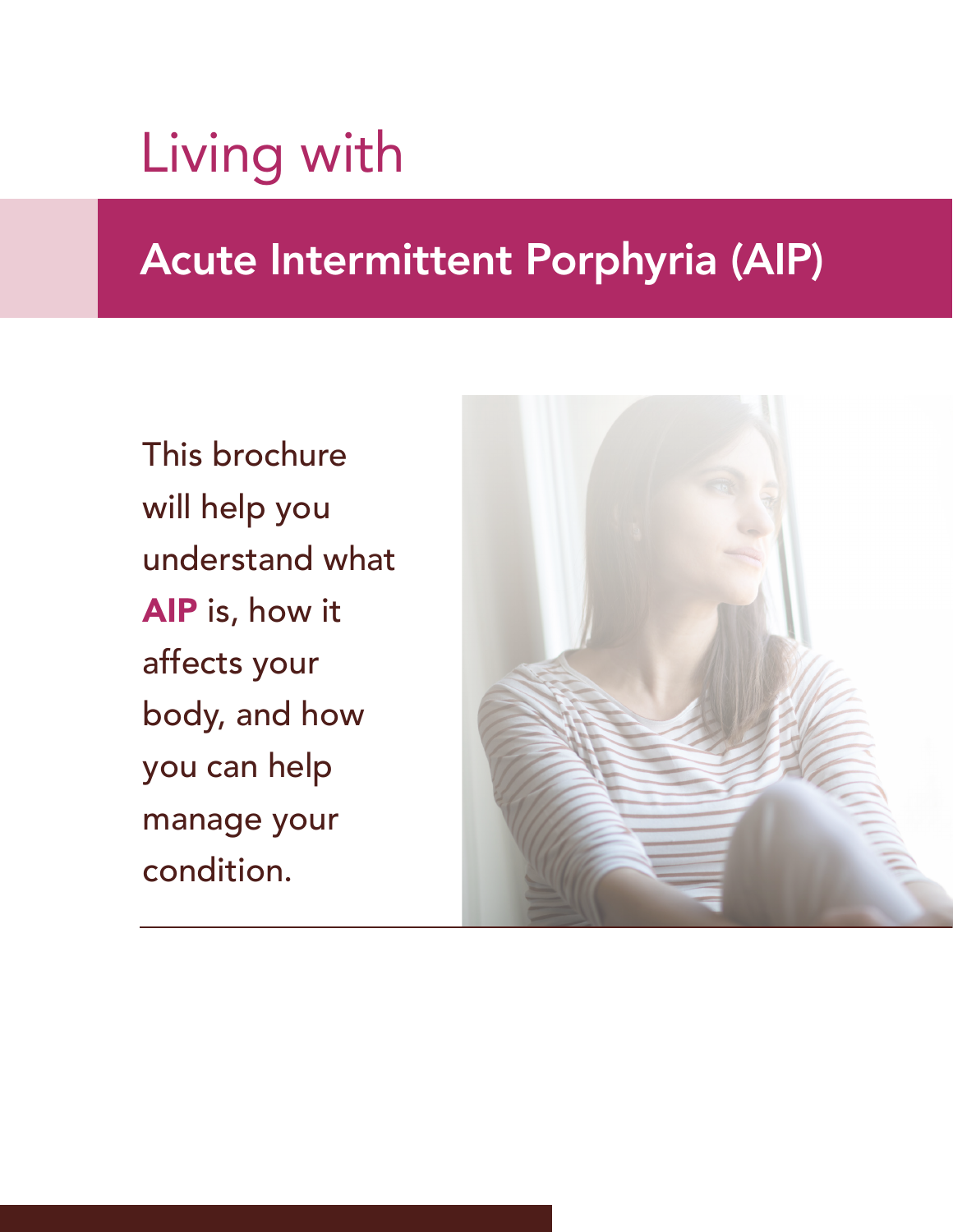AIP is caused by the partial lack of an enzyme in the body called porphobilinogen deaminase (PBGD). Enzymes are proteins that carry out chemical reactions in the body. PBGD helps to make heme, which is a molecule that carries oxygen through the bloodstream and throughout the body. The production of heme involves a number of steps. If your body does not have enough PBGD activity, this process is interrupted and heme production gets backed up. This can cause other molecules to build up that are harmful to the body. And when that happens, symptoms of AIP may occur. These are called AIP attacks. Symptoms are intermittent, meaning they may occur for a set period of time, then go away – only to return later.



# Contents

# What is **AIP**?

Heme molecule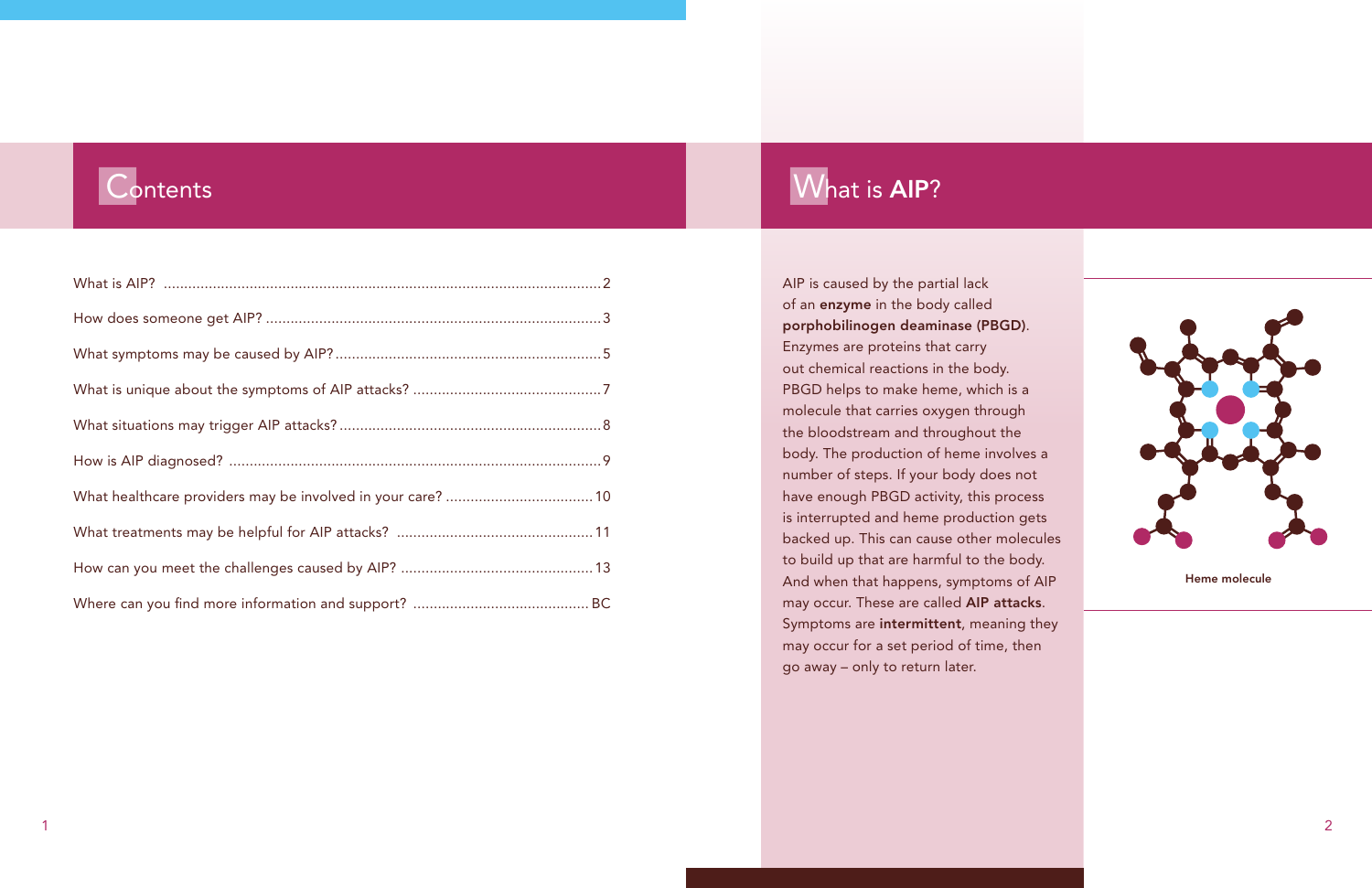## How does someone get AIP?

AIP is a genetic disorder, which is another way of saying that the condition is inherited from one or both parents. If you have AIP, you inherited a hydroxymethylbilane synthase *(HMBS)* gene with a porphyriacausing mutation from one parent and an *HMBS* gene with no mutations from the other parent. The medical term for this kind of inheritance is autosomal dominant. Very rarely, someone has an *HMBS* gene mutation and neither parent does.

- In the family shown in the diagram, the father has two normal *HMBS* genes, and the mother has one normal *HMBS* gene and one gene with a mutation. She may or may not have symptoms.
- Each child in the family has a 50% chance of inheriting the gene with a mutation from their mother.
- In this family, Carter and Janelle inherited a gene with a mutation from their mother.
- Individuals with an *HMBS* gene mutation can pass it on to the next generation.

The job of the *HMBS* gene is to make an enzyme known as hydroxymethylbilane synthase (HMBS). Another name for this enzyme is porphobilinogen deaminase (PBGD).

However, even if you inherit a gene mutation, you may not have symptoms of AIP. In fact, most people with a gene mutation never have symptoms*.*  And if you do have a gene mutation, it is not possible to predict whether or not you will ever have symptoms, or how severe those symptoms may be.

### Doctors may use these terms:

- Overt AIP: Someone who currently has symptoms or has had symptoms in the past
- Latent AIP: Someone who has never had symptoms but who is at risk for developing symptoms because they have a porphyria-causing mutation in the *HMBS* gene.

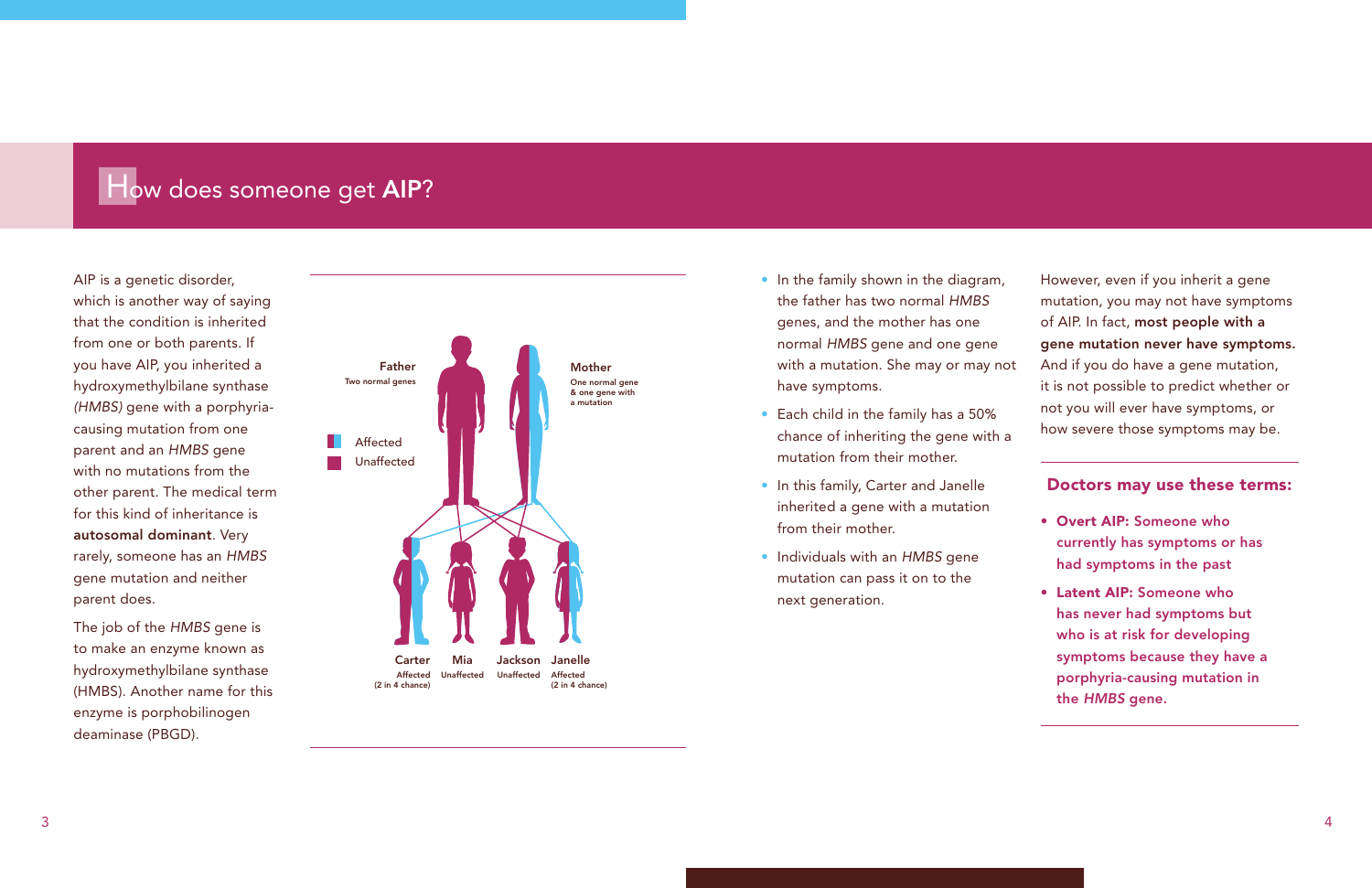Keep a log of your warning symptoms and consider contacting your doctor if you are anticipating an AIP attack.

## Warning symptoms

Some people also have symptoms that occur hours or even a few days before an AIP attack. These warning symptoms may include:

- Pain that is not abdominal pain
- "Brain fog" or feeling mentally cloudy, confused, or unfocused
- Irritability
- Extreme tiredness
- Anxiety and/or agitation
- Headache
- Insomnia or trouble sleeping

## Chronic symptoms

- Pain in the abdomen or other parts of the body
- Symptoms involving mental health or mood, such as tiredness, trouble sleeping, and anxiety
- Gastrointestinal (GI) symptoms such as nausea
- Tingling, numbness, or loss of feeling
- Muscle pain

Some people may have chronic symptoms between AIP attacks, or symptoms that happen occasionally or as often as every day. These symptoms are generally less severe than those that occur during AIP attacks, with pain described as soreness, dullness, aching, throbbing, or burning. Chronic symptoms may include:

# What symptoms may be caused by AIP?

It's important that you become familiar with symptoms of an AIP attack and that you call your doctor right away if you begin to have symptoms. If not treated right away, AIP attacks can cause serious, long-term health problems or in rare cases be life-threatening. Common symptoms of AIP attacks may include:

> Mental health symptoms, such as feeling anxious, restless, or confused

Muscle weakness that usually begins in the arms and often in the shoulders

Fast heart rate

High blood pressure

Dark or reddish urine after the urine has been exposed to air and light

Pain in the arms, legs, chest, neck, or head; the pain may start in the chest or back and move to the abdomen Nausea or vomiting, commonly along with abdominal pain

Severe pain in the abdomen

Constipation, possibly along with loss of bladder control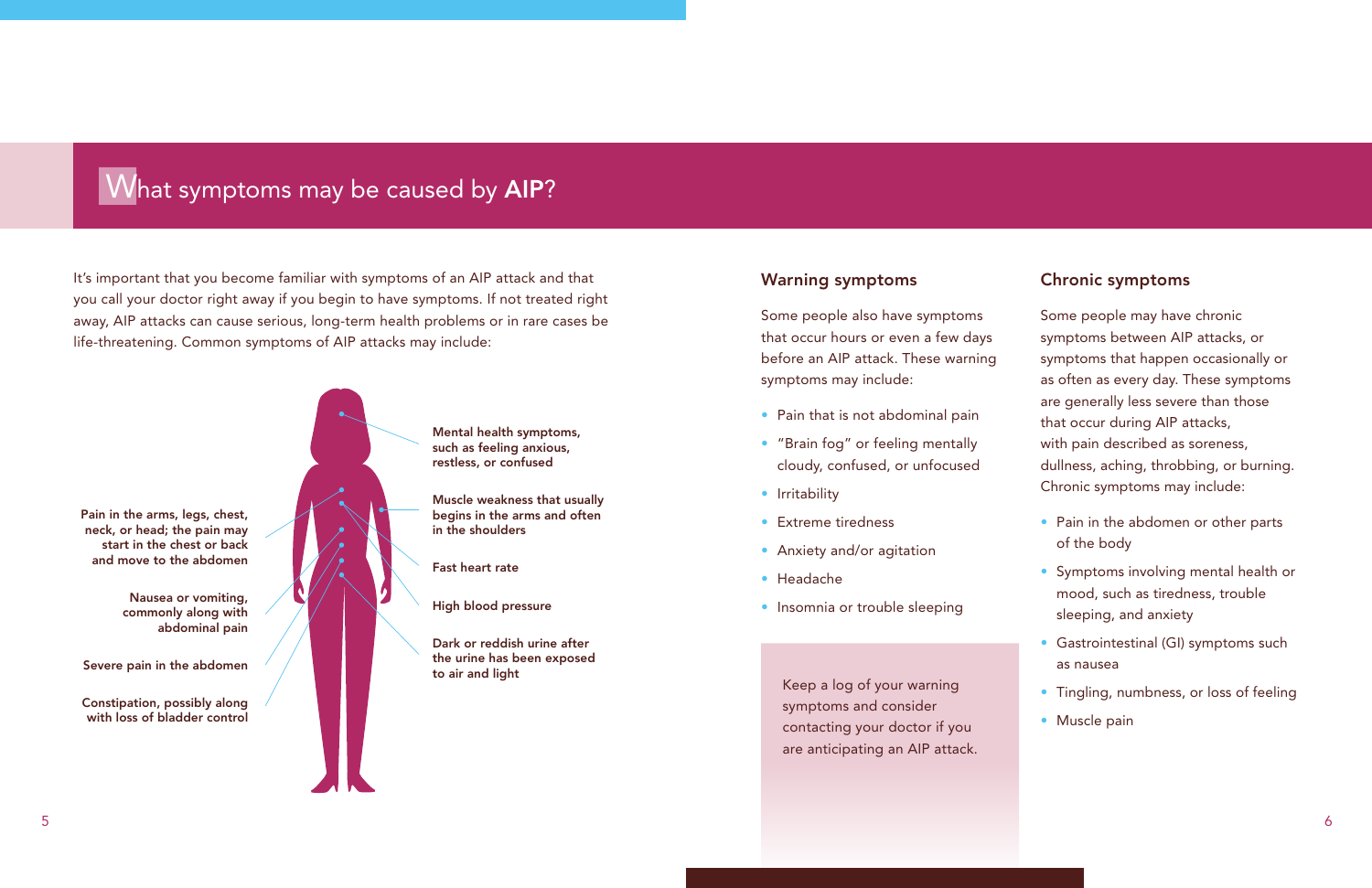## What is unique about the symptoms of **the symptoms of the symptoms of the symptoms**  $\blacksquare$  What situations may trigger AIP attacks? AIP attacks?

The symptoms that occur during AIP attacks are common in many other diseases. This is one reason why AIP may be misdiagnosed. But there are certain things that may increase suspicion of AIP:

- Pain may be spread throughout the body rather than in focused areas.
- The pain tends to begin gradually and become worse, and it may last for hours or days.
- Pain medicines such as ibuprofen or acetaminophen usually don't help much to relieve the pain caused by AIP attacks. This is because the pain is neuropathic, meaning it is caused by nerves.
- You may have one or more symptoms during an AIP attack, but you may not have all of the symptoms that are common during attacks.
- Symptoms of AIP can come and go, and each new attack may be similar to or different from previous attacks.
- Symptoms are often caused by triggers, such as taking certain medicines or dieting to lose weight.
- Monthly hormone fluctuations; symptoms are more common during the two weeks before a menstrual period starts
- Weight loss, fasting, or being on a low-carbohydrate diet or ketogenic (keto) diet
- Taking certain medicines, including some types of oral contraceptives, steroids, sedatives, antibiotics, and anti-seizure drugs
- Starting new medicines
- Smoking cigarettes
- Drinking alcohol
- Using illegal drugs
- Stress on the body caused by infections, illness, or surgery

People with an AIP-causing gene mutation have about half the normal amount of PBGD enzyme activity in their bodies. This is usually enough to produce the amount of heme that the body needs. But certain situations may add stress to this process, causing heme production to get backed up and an attack to become more likely. These situations, or triggers, may include:

> AIP attacks are usually due to several triggers occurring at the same time.

### If you have an AIP attack

If you have an AIP attack, you should call your doctor right away. This is very important because if AIP attacks are not treated promptly, they may progress to the point where they cause irreversible nerve damage or even death.

The pain caused by AIP attacks has been described by some people living with AIP as the worst imaginable level of pain:

- "It's like digesting huge, hot rocks with bone-crushing pain." L.C.V.
- "My insides feel like they're on fire!" N.T.M.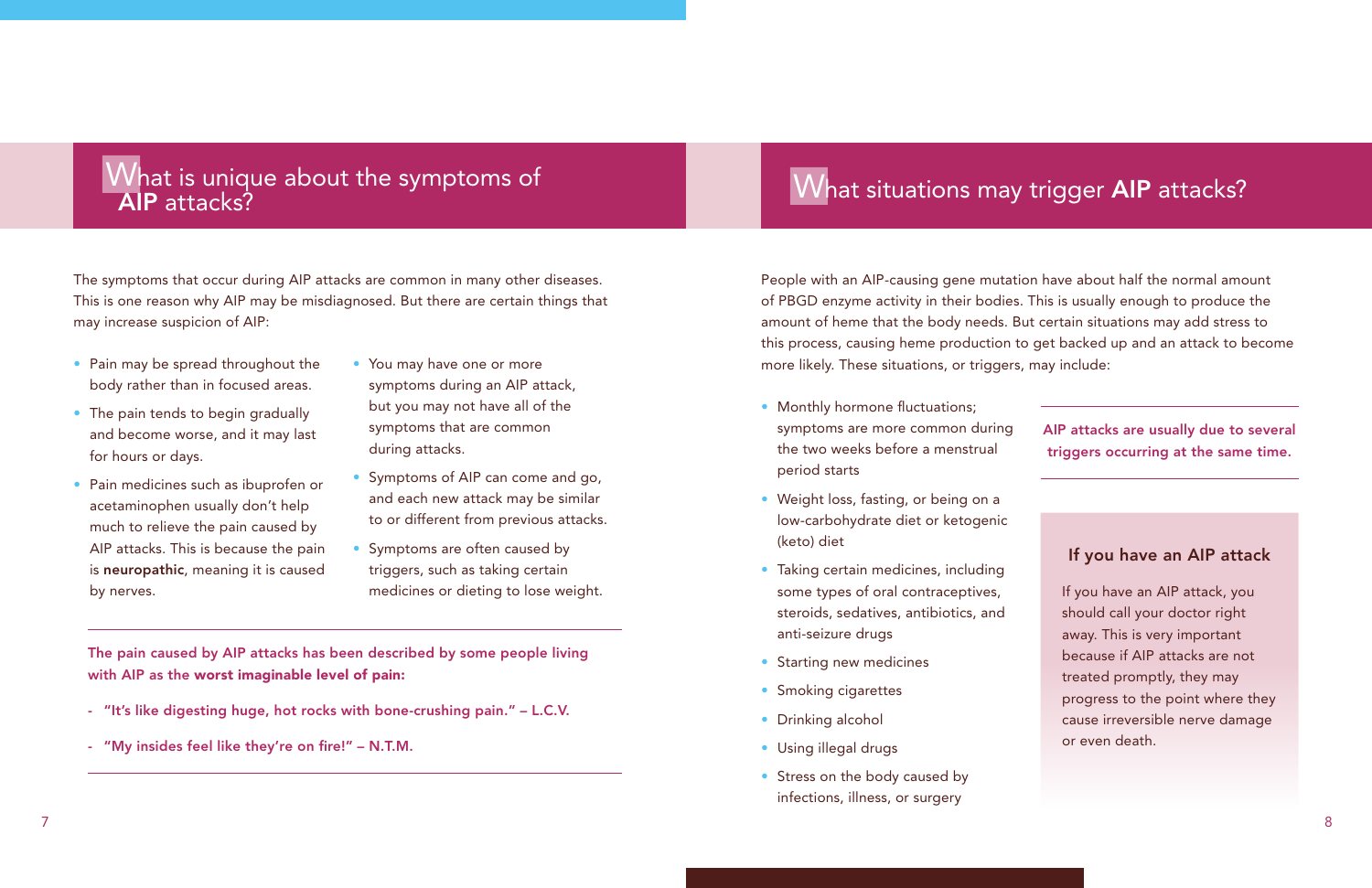## What heathcare providers may be involved in your care?

Many people with AIP see a local hematologist who manages their care. A hematologist is a doctor who specializes in diseases of the blood.

It's very important to establish good relationships with the doctor who is treating your AIP and with nurses and other staff who may be involved in your care. Mutual trust and respect are important in these relationships. Ideally, you should be in an environment where you are encouraged to ask questions and discuss your treatment.

The American Porphyria Foundation (APF) keeps a list of porphyria experts who are experienced in diagnosing and treating porphyrias, including AIP. You can contact the APF to find an expert in your area. Ideally, a doctor who is knowledgeable about AIP will be involved in diagnosing your condition and overseeing your care.



• Genetic test – A DNA test done by a laboratory with specific expertise can identify whether you have a gene that may cause AIP.

## How is AIP diagnosed?

It's very important to get properly tested for AIP. Your doctor can order a series of tests to determine whether or not you have AIP:

- Porphobilinogen (PBG) urine test If your doctor suspects AIP, your first test will be a PBG urine test. PBG is one type of molecule that builds up when heme production is disrupted during an AIP attack. During an AIP attack, the level of PBG in urine is much higher than normal. A PBG urine test must be done at or near the time of symptoms to capture a higher PBG level.
- Follow-up tests If the PBG level in your urine is high, more lab tests will show whether you have AIP or another type of acute porphyria.

Getting an accurate diagnosis is the first step toward managing your attacks of AIP, which is vital for your health.

If a DNA test indicates that you have an *HMBS* gene mutation, your relatives may also want to learn if they have a gene mutation and are at risk of developing symptoms.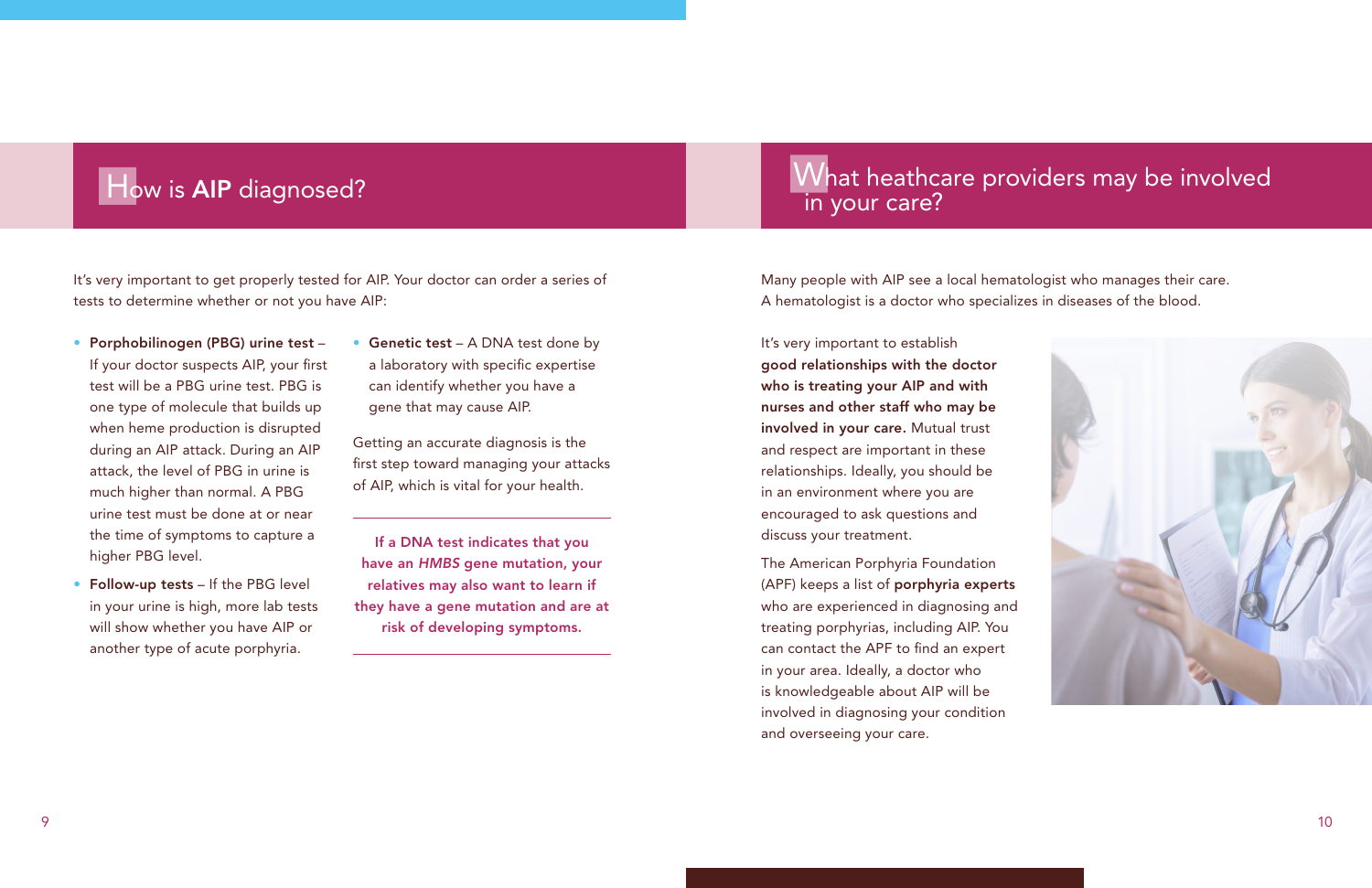## **PANHEMATIN®** (hemin for injection)

## What treatments may be helpful for AIP attacks?

Your doctor will determine the best course of treatment. The goal is to reduce the build-up of harmful chemicals and restore balance to the process of heme production.

> Your doctor may also prescribe other therapies to:

- Correct any electrolyte imbalances (electrolytes are certain salts and minerals that control the balance of fluids in your body)
- Reduce pain
- Prevent other symptoms

For a mild attack, your doctor will first consider trying carbohydrates in the form of glucose. If your doctor suspects or confirms this therapy is not working, he or she may start PANHEMATIN therapy. For a moderate to severe attack, your doctor may begin PANHEMATIN treatment right away. The faster the treatment is started, the better the outcome. Both glucose and PANHEMATIN are given through IV infusions. Infusions can be done on an inpatient basis at a hospital or on an outpatient basis at an infusion center or doctor's office. Your doctor can contact the pharmacist at his or her facility to order PANHEMATIN.

## Other Therapies

If you have recurrent attacks before menstrual periods, your doctor may recommend a medicine to reduce the production of certain hormones.

## Panhematin® (hemin for injection) Indications and Usage

PANHEMATIN is a hemin for injection prescription medication used to relieve repeated attacks of acute intermittent porphyria related to the menstrual cycle in affected women, after initial carbohydrate therapy is known or suspected to be inadequate.

### Limitations of Use

- Before giving PANHEMATIN, consider an appropriate trial of carbohydrates [i.e., 400 grams of glucose (a carbohydrate or sugar) per day for 1 to 2 days].
- Attacks of porphyria may progress to a point where irreversible nerve damage has occurred. PANHEMATIN therapy is intended to prevent an attack from reaching the critical stage of nerve breakdown. PANHEMATIN is not effective in repairing nerve damage that has already occurred.

### Important Safety Information

- PANHEMATIN is not for patients known to be allergic to this drug.
- Vein inflammation is possible. Use a large arm vein or a central line to administer PANHEMATIN to minimize the possibility of vein inflammation.

| • Elevated iron levels may occur. Your                                                                           |
|------------------------------------------------------------------------------------------------------------------|
| doctor must monitor your iron levels                                                                             |
| if you receive multiple courses of                                                                               |
| PANHEMATIN.                                                                                                      |
| • PANHEMATIN has a passing and mild<br>blood thinning effect. Avoid blood<br>thinners during PANHEMATIN therapy. |
| • Reversible kidney shutdown has occurred                                                                        |
| when too high a dose of PANHEMATIN                                                                               |
| was given in a single dose.                                                                                      |
| • PANHEMATIN may carry a risk of                                                                                 |
| transmitting agents that can cause                                                                               |
| infections, such as viruses, and                                                                                 |
| theoretically, the Creutzfeldt-Jakob                                                                             |
| disease (CJD) agent.                                                                                             |

- Most common side effects are headache, fever, infusion site reactions, and vein inflammation.
- To report SUSPECTED SIDE EFFECTS, contact Recordati Rare Diseases Inc. at 1-888-575-8344, or FDA at 1-800-FDA-1088 or www.fda.gov/medwatch.
- When taking PANHEMATIN, do not take drugs such as estrogens (e.g., oral contraceptives), barbiturates (drugs that help with sleep and used to treat epilepsy) or steroids (body hormone-like drugs), because such drugs can trigger an attack or make an attack worse.

## Please see accompanying Full Prescribing Information.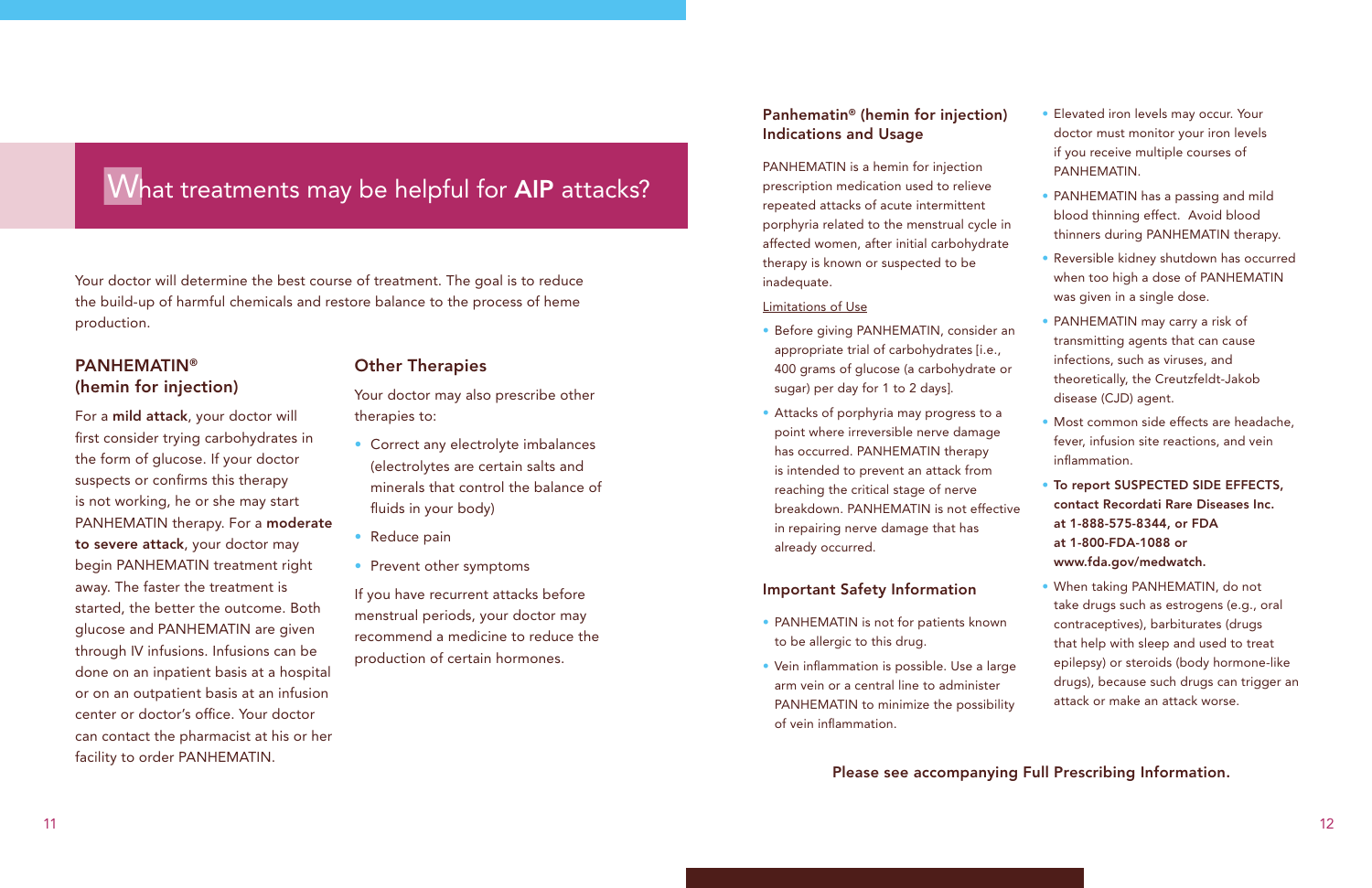Also ask your doctor to write a "Dear doctor" letter that explains your diagnosis and provides instructions on what to do if you have an AIP attack. Include contact information for your doctor or other support resources in the letter. You should carry the letter with you at all times so that you can give it to healthcare providers who may not be familiar with AIP attacks or their treatment.

### Develop an emergency plan

The goal of your emergency plan will be to get prompt treatment when you have an AIP attack. Having a plan in place will help ensure that you get the care you need when you need it.

Here are some questions to ask your doctor when developing your emergency plan:

- Whom should I call if I have an AIP attack? Do I have a phone number to contact my doctor?
- What should I do if my doctor is not available?
- Where should I go hospital, infusion center, or doctor's office – if I have an attack?
- Do I have a friend or family member who will take me to the facility?
- How should I prepare myself for an attack when I'm out of town? Are there hospitals in the area with doctors who treat AIP?
- What should I do if I have warning symptoms that may lead to an attack? symptoms that may lead to an attack? The symptoms of the symptoms that may lead to an attack?



## How can you meet the challenges caused by AIP?

If you have overt AIP, there are many things you can do on your own and with others to stay healthy and prepare for the challenges caused by AIP.

Your doctor can help you develop two different plans: an everyday plan and an emergency plan.

## Develop an everyday plan

The goal of your everyday plan will be to stay healthy and prevent AIP attacks from developing. Your plan may include:

- Identifying and avoiding AIP triggers – substances and situations that may trigger an attack, and keeping a log of your attacks and what may have triggered them.
- **Exercising moderately and eating** a healthy, well-balanced diet, avoiding low-carbohydrate diets.
- Talking to your family and friends about your AIP. The more they know about AIP, the more they can understand what you are going through and support you.
- Developing a list of friends and neighbors to call when you need extra help. And when you need help, being specific about what you need, such as taking you to the doctor, caring for your pet, or bringing in your mail.
- Finding additional information and support through the American Porphyria Foundation.
- Encouraging family members to talk to their doctors about getting tested for AIP and finding out if they are at risk for having AIP attacks.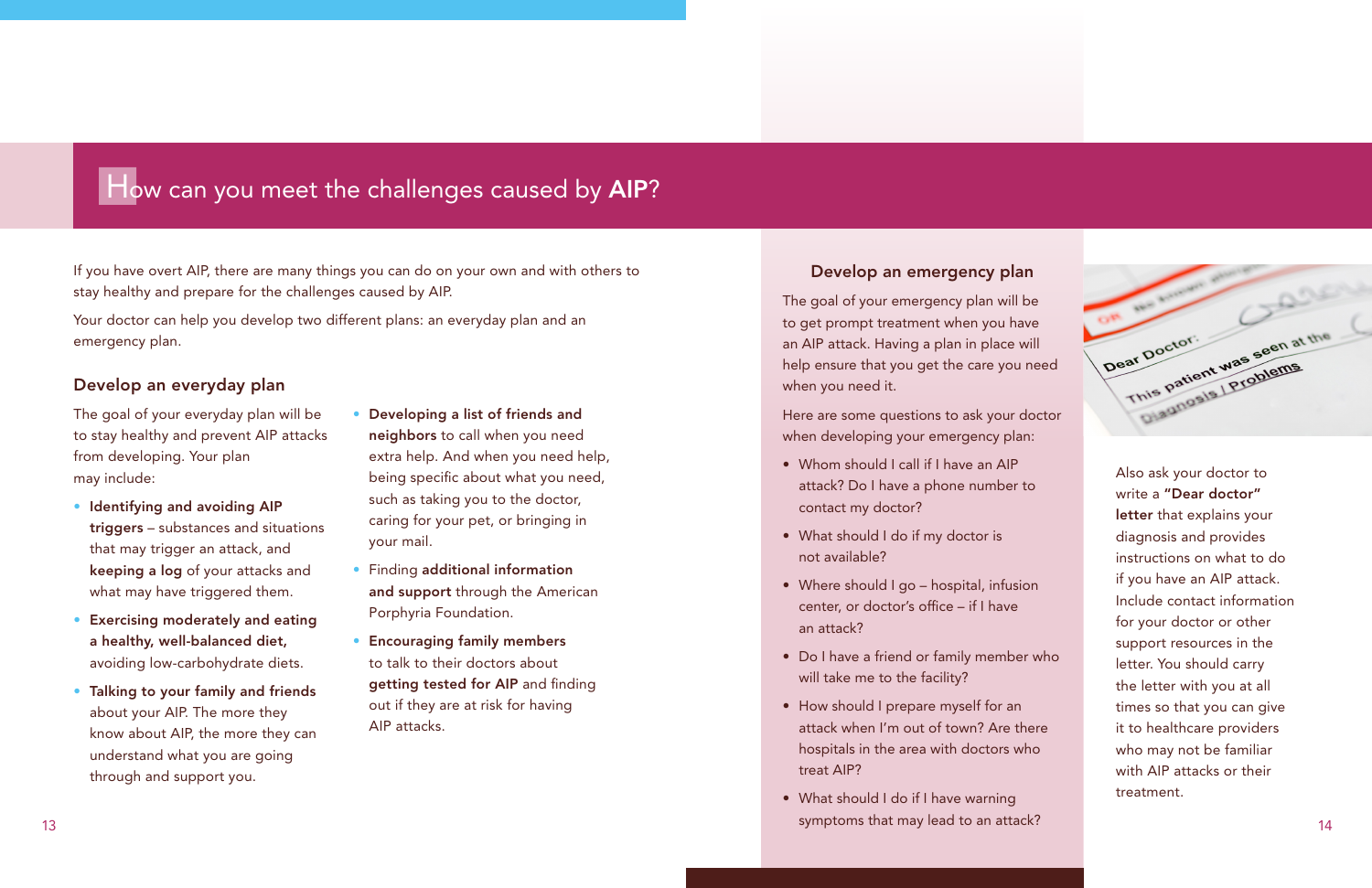## Where can you find more information and support?

These organizations can provide more information about AIP:



American Porphyria Foundation www.porphyriafoundation.org 1-866-APF-3635 (273-3635) info@porphyriafoundation.org

The mission of the American Porphyria Foundation (APF) is to improve the health and well-being of individuals and families affected by all types of porphyria, including AIP. The APF focuses on education, advocacy, support services, and research for the prevention, treatment, and cure of the porphyrias.



The Porphyrias Consortium www.rarediseasesnetwork.org/cms/porphyrias

The mission of The Porphyrias Consortium, part of the Rare Diseases Clinical Research Network, is to expand knowledge about the porphyrias and thereby benefit patients and their families. The Porphyrias Consortium partners with the APF to develop new strategies and methods for diagnosing, treating, and preventing illness and disability resulting from the porphyrias, including AIP. Six of the leading porphyria centers in the United States, as well as seven satellite sites, are part of the consortium.



Panhematin is a registered trademark of Recordati Rare Diseases Inc. Other trademarks, registered or otherwise, are the property of their respective owner(s). © 2021 Recordati Rare Diseases Inc. Recordati Rare Diseases Inc. • Lebanon, NJ 08833 www.recordatirarediseases.com/us PP-PHT-US-0210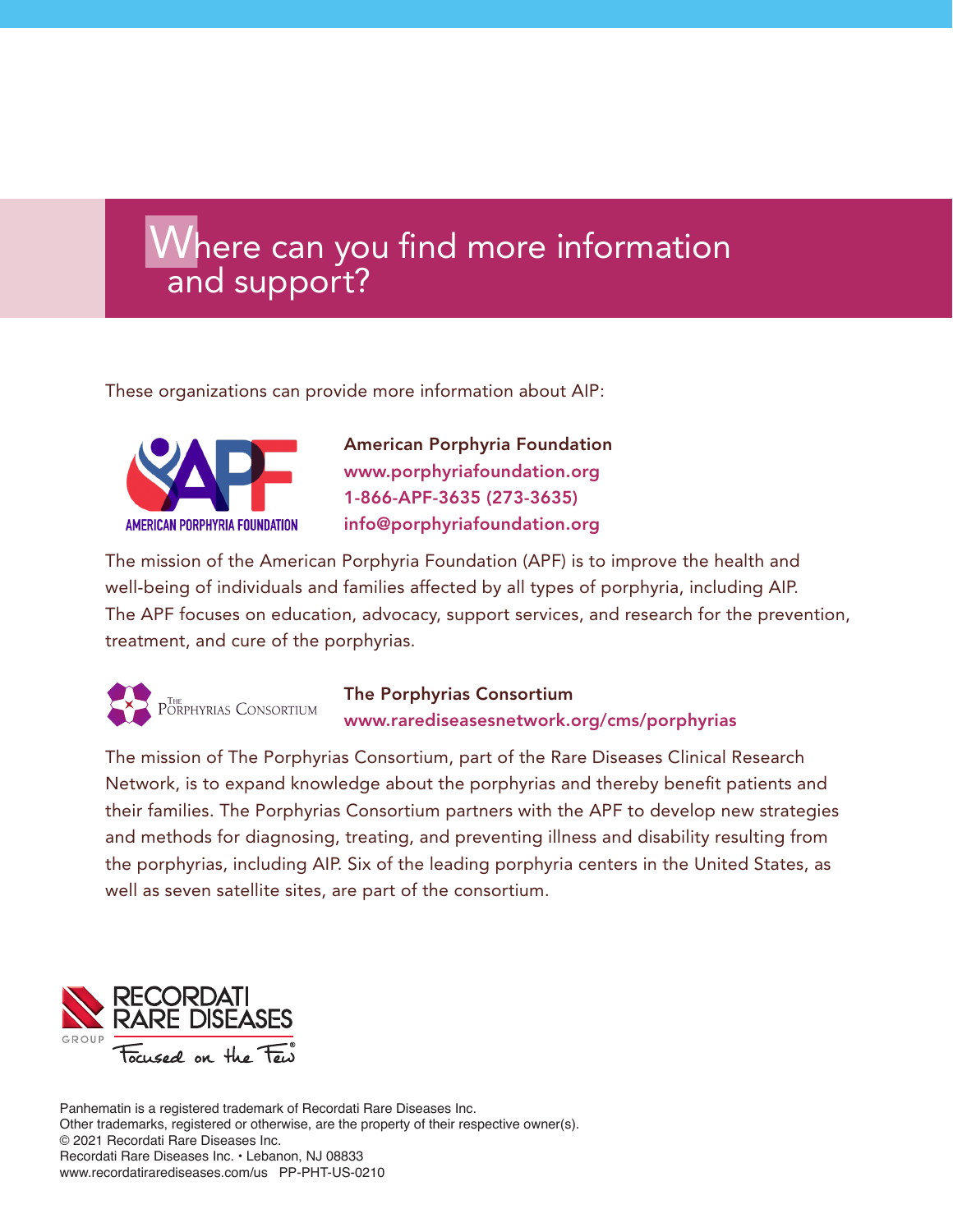#### **HIGHLIGHTS OF PRESCRIBING INFORMATION**

**These highlights do not include all the information needed to use PANHEMATIN safely and effectively. See full prescribing information for PANHEMATIN.**

### **PANHEMATIN® (hemin for injection)**

#### **For intravenous infusion only.**

#### **Initial U.S. Approval: 1983**

#### –––––––––––––––––––––––– **INDICATIONS AND USAGE** ––––––––––––––––––––––

PANHEMATIN is a hemin for injection indicated for amelioration of recurrent attacks of acute intermittent porphyria temporally related to the menstrual cycle in susceptible women, after initial carbohydrate therapy is known or suspected to be inadequate. (1)

- Limitations of Use
- Before administering PANHEMATIN, consider an appropriate period of carbohydrate loading (i.e., 400 g glucose/day for 1 to 2 days). (1)
- PANHEMATIN is not effective in repairing neuronal damage due to progression of porphyria attacks. (1)

#### ––––––––––––––––––––– **DOSAGE AND ADMINISTRATION** ––––––––––––––––––––

### **For intravenous infusion only.**

- Dose (2.1)  $\circ$
- 1 to 4 mg/kg/day for 3 to 14 days based on the clinical signs. The standard dose in clinical practice is 3 to 4 mg/kg/day.
- Repeat dose in more severe cases no earlier than every 12 hours. Do not exceed 6 mg/kg in any 24 hour period.
- Administration (2.2)
	- $\circ$  Use sterile 0.45 micron or smaller filter to remove any undissolved particulate matter.
	- $\circ$  The dose may be administered directly from the vial over a period of at least 30 minutes.
	- $\circ$  After the infusion, flush the vein with 100 mL of 0.9% NaCl.

#### **FULL PRESCRIBING INFORMATION: CONTENTS\***

- **1 INDICATIONS AND USAGE**
- **DOSAGE AND ADMINISTRATION**<br>2.1 Dose
	- Dose
- 2.2 Preparation and Administration<br>3 **DOSAGE FORMS AND STRENGTHS**
- **3 DOSAGE FORMS AND STRENGTHS**
- **4 CONTRAINDICATIONS**

### **WARNINGS AND PRECAUTIONS**<br>5.1 Risk of Phlebitis

- 5.1 Risk of Phlebitis<br>5.2 Iron and Serum I
- 5.2 Iron and Serum Ferritin<br>5.3 Anticoaqulant Fffects
- 5.3 Anticoagulant Effects<br>5.4 Renal Effects
- 5.4 Renal Effects<br>5.5 Transmissible
- 5.5 Transmissible Infectious Agents
- **6 ADVERSE REACTIONS**
	- 6.1 Clinical Trials Experience<br>6.2 Postmarketing Experience
- 6.2 Postmarketing Experience
- **7 DRUG INTERACTIONS**

### **FULL PRESCRIBING INFORMATION**

#### **1 INDICATIONS AND USAGE**

PANHEMATIN is a hemin for injection indicated for the amelioration of recurrent attacks of acute intermittent porphyria temporally related to the menstrual cycle in susceptible women, after initial carbohydrate therapy is known or suspected to be inadequate.

Limitations of Use

- Before administering PANHEMATIN, consider an appropriate period of carbohydrate loading (i.e., 400 g glucose/day for 1 to 2 days) [*See Dosage and Administration (2.1)*].
- Attacks of porphyria may progress to a point where irreversible neuronal damage has occurred. PANHEMATIN therapy is intended to prevent an attack from reaching the critical stage of neuronal degeneration. PANHEMATIN is not effective in repairing neuronal damage.

#### **2 DOSAGE AND ADMINISTRATION**

#### **For intravenous infusion only.**

#### **2.1 Dosing**

- PANHEMATIN should only be used by or in consultation with physicians experienced in the management of porphyrias.
- Before PANHEMATIN therapy is begun, the presence of acute porphyria must be diagnosed using the following criteria:
- 1. Presence of clinical symptoms suggestive of acute porphyric attack.
- 2. Quantitative measurement of porphobilinogen (PBG) in urine. The single-void urine sample should be refrigerated or frozen without additives and shielded from light for subsequent quantitative δ-aminolevulinic acid (ALA), PBG, and total porphyrin determinations. (Note: the classical Watson-Schwartz or Hoesch tests are considered to be less reliable).
- Clinical benefit from PANHEMATIN depends on prompt administration. For mild porphyric attacks (mild pain, no vomiting, no paralysis, no hyponatremia, no seizures), a trial of glucose therapy is recommended while awaiting hemin treatment or if hemin is unavailable. For moderate to severe attacks, immediate hemin treatment is recommended. Symptoms of severe attacks are severe or prolonged pain, persistent vomiting, hyponatremia, convulsion, psychosis, and neuropathy. In addition to treatment with PANHEMATIN, consider other necessary measures such as the elimination of triggering factors.

#### –––––––––––––––––––– **DOSAGE FORMS AND STRENGTHS** –––––––––––––––––––

PANHEMATIN is available as a sterile, lyophilized powder for reconstitution for injection. Each vial contains the equivalent of 350 mg hemin, 240 mg sodium carbonate and 335 mg of sorbitol.

When mixed as directed with Sterile Water for Injection, USP, each 48 mL provides the equivalent of approximately 336 mg hematin (7 mg/mL). (3)

#### ––––––––––––––––––––––––– **CONTRAINDICATIONS** ––––––––––––––––––––––––

Do not use in patients with known hypersensitivity to PANHEMATIN. (4)

- –––––––––––––––––––––––––– **WARNINGS AND PRECAUTIONS**<br>● Phlebitis is possible. Utilize a large arm vein or a ce • Phlebitis is possible. Utilize a large arm vein or a central venous catheter for administration to minimize the risk of phlebitis. (5.1)
- Elevated iron and serum ferritin may occur. Monitor iron and serum ferritin in patients receiving multiple administrations of PANHEMATIN. (5.2)
- PANHEMATIN has transient and mild anticoagulant effect. Avoid concurrent anticoagulant therapy. (5.3)
	- Reversible renal shutdown has been observed with an excessive hematin dose (12.2 mg/kg in a single infusion). Strictly follow recommended dosage guidelines. (5.4)
- PANHEMATIN may carry a risk of transmitting infectious agents, e.g., viruses, and theoretically, the Creutzfeldt-Jakob disease (CJD) agent. (5.5)

#### ––––––––––––––––––––––––– **ADVERSE REACTIONS** ––––––––––––––––––––––––

Most common adverse reactions in >1% of patients are headache, pyrexia, infusion site reactions, and phlebitis. (6.1)

#### **To report SUSPECTED ADVERSE REACTIONS, contact Recordati Rare Diseases Inc. at 1-888-575-8344 or FDA at 1-800-FDA-1088 or** *www.fda.gov/medwatch***.**

#### ––––––––––––––––––––––––– **DRUG INTERACTIONS** ––––––––––––––––––––––––

Avoid CYP inducing drugs such as estrogens, barbituric acid derivatives and steroid metabolites which induce δ-aminolevulinic acid synthetase 1 (ALAS1) through a feedback mechanism. (7)

#### **See 17 for PATIENT COUNSELING INFORMATION.**

**Revised:** 05/2020

- **8 USE IN SPECIFIC POPULATIONS**<br>8.1 Pregnancy 8.1 Pregnancy<br>8.2 Lactation 8.2 Lactation<br>8.4 Pediatric 8.4 Pediatric Use<br>8.5 Geriatric Use Geriatric Use **10 OVERDOSAGE 11 DESCRIPTION 12 CLINICAL PHARMACOLOGY** 12.1 Mechanism of Action<br>12.3 Pharmacokinetics Pharmacokinetics **13 NONCLINICAL TOXICOLOGY 15 REFERENCES**
- **16 HOW SUPPLIED/STORAGE AND HANDLING**
- 

\* Sections or subsections omitted from the full prescribing information are not listed.

• The dose of PANHEMATIN is 1 to 4 mg/kg/day of hematin for 3 to 14 days based on the clinical signs. The standard dose in clinical practice is 3 to 4 mg/kg/day. In more severe cases this dose may be repeated no earlier than every 12 hours. Do not exceed 6 mg/kg of hematin in any 24 hour period. After reconstitution each mL of PANHEMATIN contains the equivalent of approximately 7 mg of hematin (see dosage calculation table below).

| <b>Dosage Calculation Table</b>                |  |  |  |  |  |
|------------------------------------------------|--|--|--|--|--|
| 1 mg hematin equivalent = $0.14$ mL PANHEMATIN |  |  |  |  |  |
| 2 mg hematin equivalent = 0.28 mL PANHEMATIN   |  |  |  |  |  |
| 3 mg hematin equivalent = $0.42$ mL PANHEMATIN |  |  |  |  |  |
| 4 mg hematin equivalent = $0.56$ mL PANHEMATIN |  |  |  |  |  |

• Monitor urinary concentrations of the following compounds during PANHEMATIN therapy. Effectiveness is demonstrated by a decrease in one or more of the following compounds.

ALA - δ-aminolevulinic acid PBG - porphobilinogen Uroporphyrin **Coproporphyrin** 

#### **2.2 Preparation and Administration**

- Because PANHEMATIN contains no preservative and undergoes rapid chemical decomposition in solution, it must be reconstituted immediately before use.
- Reconstitute PANHEMATIN by aseptically adding 48 mL of Sterile Water for Injection, USP, to the dispensing vial. Shake the vial well for a period of 2 to 3 minutes to aid dissolution.
- PANHEMATIN may be administered directly from the vial. After the first withdrawal from the vial, discard any solution remaining.
- Parenteral drug products should be inspected visually for particulate matter and discoloration prior to administration, whenever solution and container permit. Since reconstituted PANHEMATIN is not transparent, any undissolved particulate matter is difficult to see when inspected visually. Therefore, terminal filtration through a sterile 0.45 micron or smaller filter is recommended.
- Do not add other drug or chemical agent to a PANHEMATIN fluid admixture.
- Infuse the dose over a period of at least 30 minutes via a separate line.
- After the infusion, flush the vein with 100 mL of 0.9% NaCl.
- 
- **17 PATIENT COUNSELING INFORMATION**
- Carcinogenesis, Mutagenesis, Impairment of Fertility **14 CLINICAL STUDIES**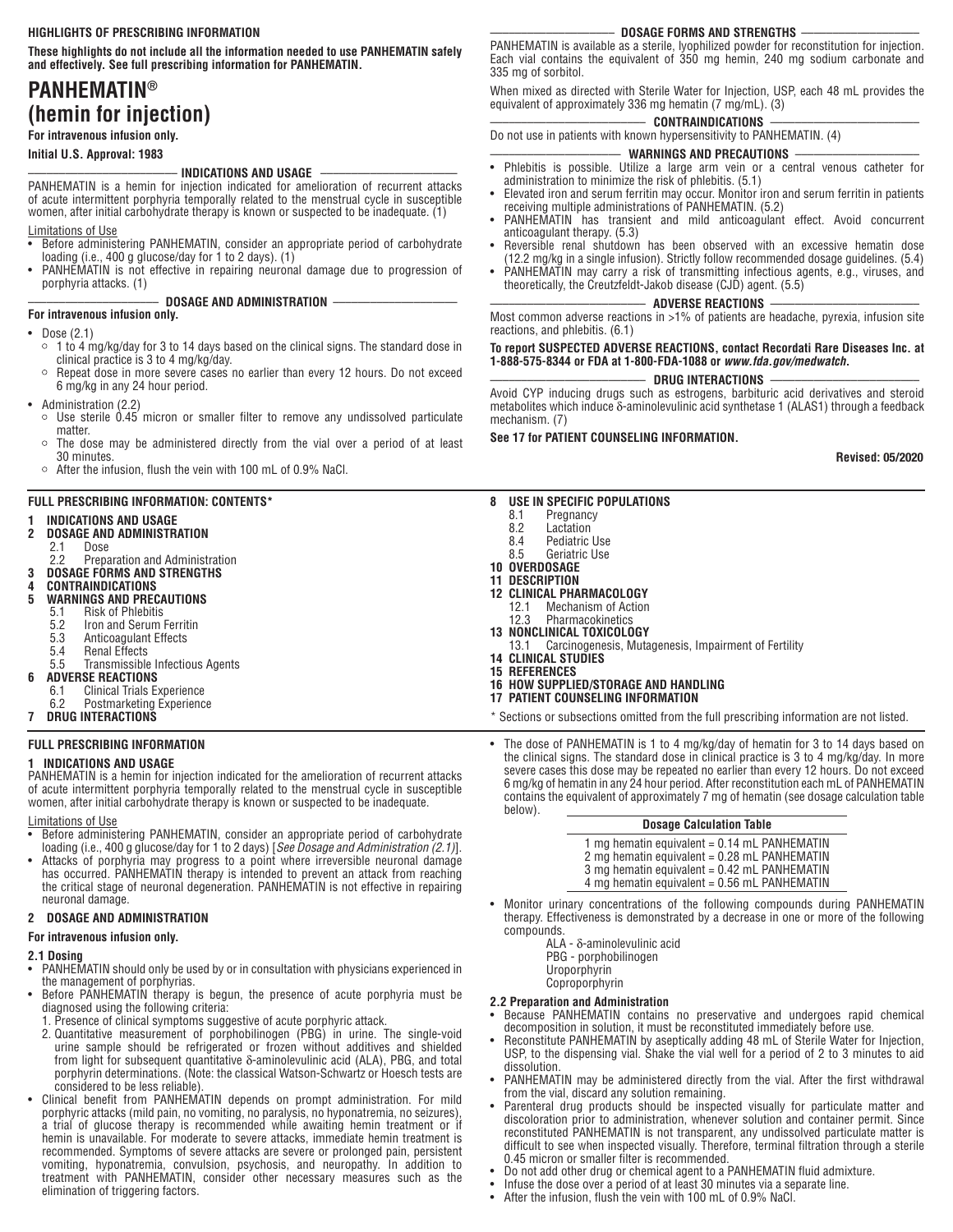#### **3 DOSAGE FORMS AND STRENGTHS**

PANHEMATIN is available as a sterile, lyophilized black powder in single dose dispensing vials. Each vial contains the equivalent of 350 mg hemin, 240 mg sodium carbonate and 335 mg of sorbitol. When mixed as directed with Sterile Water for Injection, USP, each 48 mL provides the equivalent of approximately 336 mg hematin (7 mg/mL).

#### **4 CONTRAINDICATIONS**

PANHEMATIN is contraindicated in patients with known hypersensitivity to this drug.

#### **5 WARNINGS AND PRECAUTIONS**

#### **5.1 Risk of Phlebitis**

A large arm vein or a central venous catheter should be utilized for the administration of PANHEMATIN to minimize the risk of phlebitis.

Since reconstituted PANHEMATIN is not transparent, any undissolved particulate matter is difficult to see when inspected visually. Therefore, terminal filtration through a sterile 0.45 micron or smaller filter is recommended. [*See Dosage and Administration (2.2)*]

#### **5.2 Iron and Serum Ferritin**

Because increased levels of iron and serum ferritin have been reported in post-marketing experience, physicians must monitor iron and serum ferritin in patients receiving multiple administrations of PANHEMATIN [*See Adverse Reactions (6.2)*]. In case of elevated iron or serum ferritin levels, consider iron chelation therapy.

#### **5.3 Anticoagulant Effects**

Because PANHEMATIN has exhibited transient, mild anticoagulant effects during clinical studies, avoid concurrent anticoagulant therapy. The extent and duration of the hypocoagulable state induced by PANHEMATIN has not been established.

#### **5.4 Renal Effects**

Recommended dosage guidelines should be strictly followed. Reversible renal shutdown has been observed in a case where an excessive hematin dose (12.2 mg/kg) was administered in a single infusion. Oliguria and increased nitrogen retention occurred although the patient remained asymptomatic. No worsening of renal function has been seen with administration of recommended dosages of hematin.

#### **5.5 Transmissible Infectious Agents**

Because PANHEMATIN is made from human blood, it may carry a risk of transmitting infectious agents, e.g., viruses, the variant Creuzfeldt-Jacob disease (vCJD) agent, and theoretically the Creuzfeldt-Jacob disease (CJD) agent. The risk that this product may transmit an infectious agent has been reduced by screening blood donors for prior exposure to certain viruses, by testing for the presence of certain current virus infections, and by inactivating certain viruses. Despite these measures, this product can still potentially transmit disease. There is also the possibility that unknown infectious agents may be present in the product.

All infections thought by a physician possibly to have been transmitted by this product should be reported by the physician or other healthcare provider to Recordati Rare Diseases at 1-888-575-8344.

#### **6 ADVERSE REACTIONS**

The most common adverse reactions (occurring in >1% of patients) are: headache, pyrexia, infusion site reactions, and phlebitis.

#### **6.1 Clinical Trials Experience**

Because clinical trials are conducted under widely varying conditions, adverse reaction rates observed in the clinical trials of a drug cannot be directly compared to rates in the clinical trials of another drug and may not reflect the rates observed in practice.

The safety of PANHEMATIN use was evaluated in a compassionate use study. A total of 130 patients were treated with hemin for acute attacks, prophylaxis or both. Of those, 111 patients were administered hemin for treatment of 305 acute porphyria attacks and to 40 patients for prophylaxis. The majority (92%) of patients were Caucasian. Most (72%) were female; all adult patients had a mean age  $\pm$  SD of 40.3  $\pm$  12.3 years. Proportionally more females (15 out of 19) received prophylaxis or a combination of acute treatment and prophylaxis (19 out of 21). For the treatment of acute attacks, patients received 2 to 4 mg/ kg/day PANHEMATIN intravenously for 1 to 9 doses. For prophylaxis patients, the most common doses were weekly or biweekly infusions. Table 1 summarizes adverse reactions occurring in >1% of patients treated with PANHEMATIN, categorized by body system and order of decreasing frequency.

|  |  |  | Table 1: Adverse Reactions in >1% of Patients Treated with PANHEMATIN |
|--|--|--|-----------------------------------------------------------------------|
|  |  |  |                                                                       |

| <b>System Organ Class</b><br><b>Preferred Term</b>          | <b>Adverse Events</b><br>N (% of Total Adverse Events) |                                                            |  |  |  |  |
|-------------------------------------------------------------|--------------------------------------------------------|------------------------------------------------------------|--|--|--|--|
| <b>Description</b>                                          | Total                                                  | <b>Possibly or Probably</b><br><b>Related to Treatment</b> |  |  |  |  |
| <b>Infections and infestations</b>                          |                                                        |                                                            |  |  |  |  |
| Cellulitis                                                  | $3(1.5\%)$                                             | $2(1.0\%)$                                                 |  |  |  |  |
| <b>Nervous System Disorders</b>                             |                                                        |                                                            |  |  |  |  |
| Headache                                                    | 18 (9.2%)                                              | $5(2.6\%)$                                                 |  |  |  |  |
| <b>Vascular Disorders</b>                                   |                                                        |                                                            |  |  |  |  |
| Phlebitis / Injection site phlebitis                        | $7(3.6\%)$                                             | $6(3.1\%)$                                                 |  |  |  |  |
| Skin and subcutaneous tissue disorders                      |                                                        |                                                            |  |  |  |  |
| Rash                                                        | $3(1.5\%)$                                             | $3(1.5\%)$                                                 |  |  |  |  |
| <b>General Disorders and Administration Site Conditions</b> |                                                        |                                                            |  |  |  |  |
| Pyrexia                                                     | $9(4.6\%)$                                             | $6(3.1\%)$                                                 |  |  |  |  |
| Catheter-related Complication                               | $7(3.6\%)$                                             | $3(1.5\%)$                                                 |  |  |  |  |

#### **6.2 Postmarketing Experience**

The following adverse reactions associated with the use of PANHEMATIN were identified in open-label clinical trials or postmarketing reports. Because these reactions were reported voluntarily from a population of uncertain size, it is not always possible to estimate their frequency reliably or to establish a causal relationship to drug exposure.

Blood and Lymphatic System Disorders: thrombocytopenia, coagulopathy (including prolonged prothrombin time and prolonged partial thromboplastin time), and hemolysis

Immune System Disorders: hypersensitivity reactions including a report of infusionrelated anaphylactoid reaction presenting as circulatory collapse

Vascular Disorders: injection site venous thrombosis including some that occurred in large veins such as venae cavae

General Disorders and Administration Site Conditions: infusion site reactions (such as erythema, pain, bleeding and extravasation)

Metabolism and Nutrition Disorders: iron overload and serum ferritin increased [*See Warnings and Precautions (5.2)*]

#### **7 DRUG INTERACTIONS**

PANHEMATIN therapy is intended to limit the rate of porphyria/heme biosynthesis possibly by inhibiting the enzyme δ-aminolevulinic acid synthetase 1 (ALAS1) [*See Clinical Pharmacology (12.1)*]. Most of the heme synthesized in liver is used for the production of cytochrome P450 (CYP) enzymes. Therefore, avoid CYP inducing drugs (such as estrogens, barbituric acid derivatives and steroid metabolites) while on PANHEMATIN therapy, because these drugs increase the activity of ALAS leading to induction of ALAS1 through a feedback mechanism.

#### **8 USE IN SPECIFIC POPULATIONS**

#### **8.1 Pregnancy**

#### Risk Summary

About 50% of the women with acute intermittent porphyria experience an acute attack of porphyria in pregnancy and/or the puerperium. It is most severe in early pregnancy and the puerperium, and can result in fatal outcome. Although anecdotal evidence suggests safe use of hematin during pregnancy, the available human data is not sufficient to establish the presence or absence of drug-associated risk. Animal reproduction studies have not been conducted with hematin. It is also not known whether hematin can cause fetal harm when administered to a pregnant woman or can affect reproduction capacity. PANHEMATIN should be given to a pregnant woman only if clearly needed.

Avoid administering hematin in severe pre-eclampsia because of a theoretical risk of potentiation of the coagulation disorder [*see Warnings and Precautions (5.3)*].

In the U.S. general population, the estimated background risk of major birth defects and miscarriage in clinically recognized pregnancies is 2-4% and 15-20%, respectively.

#### **8.2 Lactation**

#### Risk Summary

It is not known whether this drug is excreted in human milk. Because many drugs are excreted in human milk, the developmental and health benefits of breastfeeding should be considered along with the mother's clinical need for PANHEMATIN and any potential adverse effects on the breastfed child from PANHEMATIN or from the underlying maternal condition.

#### **8.4 Pediatric Use**

Safety and effectiveness in pediatric patients under 16 years of age have not been established.

#### **8.5 Geriatric Use**

Clinical data for subjects aged 65 and over was not sufficient to determine whether they respond differently from younger subjects. Other reported clinical experience has not identified differences in response between the elderly and younger patients. In general, dose selection for an elderly patient should be cautious, usually starting at the low end of the dosing range, reflecting the greater frequency of decreased hepatic, renal, or cardiac function, and of concomitant disease or other drug therapy.

#### **10 OVERDOSAGE**

Reversible renal shutdown has been observed in a case where an excessive hematin dose (12.2 mg/kg) was administered in a single infusion [*see Warnings and Precautions (5.4)*]. Treatment of this case consisted of ethacrynic acid and mannitol.

#### **11 DESCRIPTION**

PANHEMATIN (hemin for injection) is an enzyme inhibitor derived from processed red blood cells. Hemin for injection was known previously as hematin. The term hematin has been used to describe the chemical reaction product of hemin and sodium carbonate solution. Hemin and hematin are iron containing metalloporphyrin complexes with either bound chloride or hydroxide ions, respectively. Chemically hemin is represented as chloro [7,12-diethenyl-3,8,13,17-tetramethyl- 21H,23H-porphine-2,18-dipropanoato(2-)-  $N^{21}, N^{22}, N^{23}, N^{24}$ ] iron. The structural formula for hemin is:<br>CH = CH



PANHEMATIN is formatted as a sterile, lyophilized powder for intravenous administration after reconstitution. Each dispensing vial of PANHEMATIN contains the equivalent of 350 mg hemin, 240 mg sodium carbonate and 335 mg of sorbitol. The pH may have been adjusted with hydrochloric acid. When mixed as directed with Sterile Water for Injection, USP, each 48 mL provides the equivalent of approximately 336 mg hematin (7 mg/mL). The product contains no preservatives.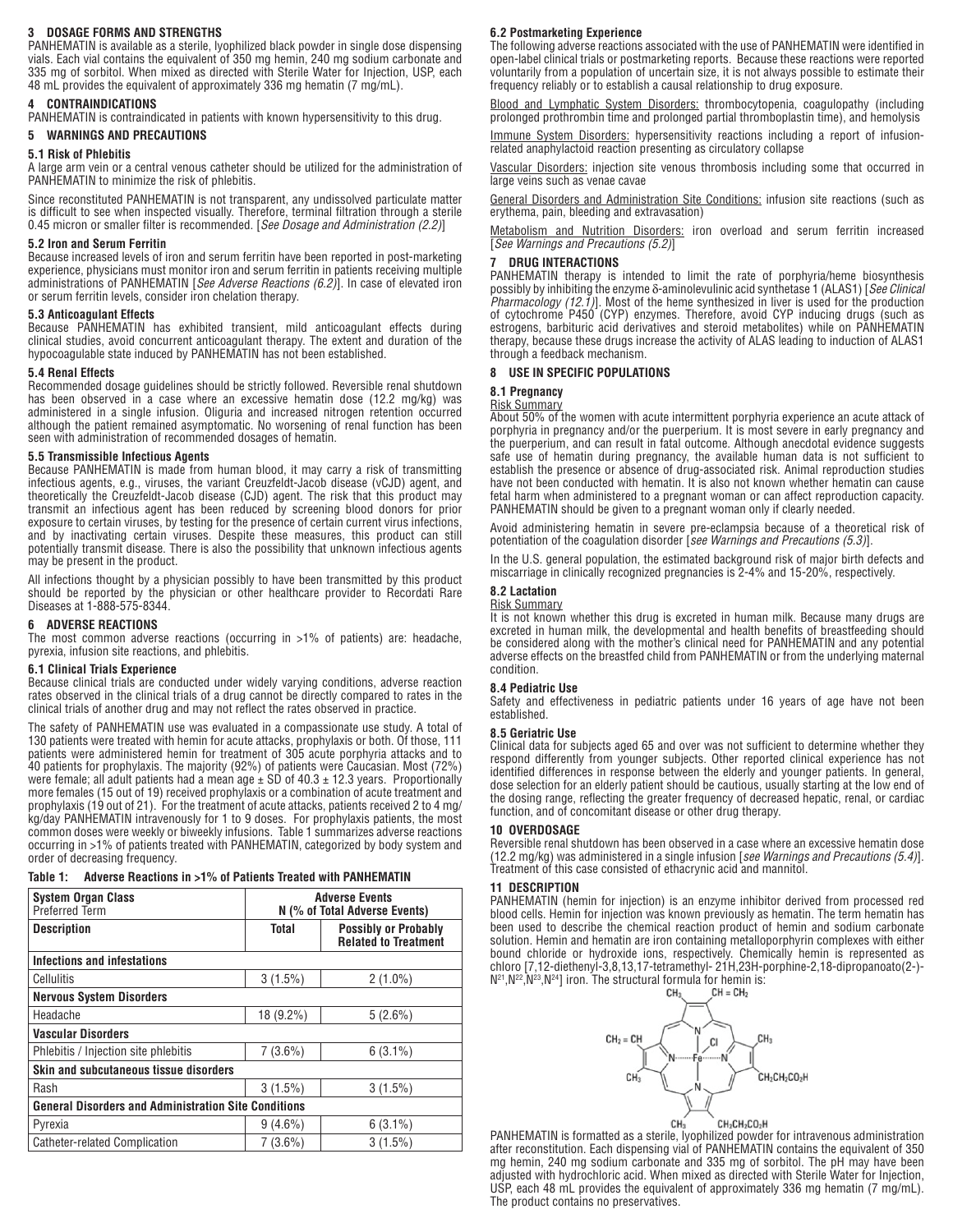#### **12 CLINICAL PHARMACOLOGY**

### **12.1 Mechanism of Action**

Heme acts to limit the hepatic and/or marrow synthesis of porphyrin. This action is likely due to the inhibition of δ-aminolevulinic acid synthetase, the enzyme which limits the rate of the porphyrin/heme biosynthetic pathway. The exact mechanism by which hematin produces symptomatic improvement in patients with acute episodes of the hepatic porphyrias has not been elucidated.

PANHEMATIN therapy for the acute porphyrias is not curative. After discontinuation of PANHEMATIN treatment, symptoms generally return although in some cases remission is prolonged. Some neurological symptoms have improved weeks to months after therapy although little or no response was noted at the time of treatment.

#### **12.3 Pharmacokinetics**

Following intravenous administration of hematin in non-jaundiced human patients, an increase in fecal urobilinogen can be observed which is roughly proportional to the amount of hematin administered. This suggests an enterohepatic pathway as at least one route of elimination. Bilirubin metabolites are also excreted in the urine following hematin injections.

Other aspects of human pharmacokinetics have not been defined.

#### **13 NONCLINICAL TOXICOLOGY**

#### **13.1 Carcinogenesis, Mutagenesis, Impairment of Fertility**

PANHEMATIN was not mutagenic in bacteria systems *in vitro* and was not clastogenic in mammalian systems *in vitro* and *in vivo*. No data are available on potential for carcinogenicity or impairment of fertility in animals.

#### **14 CLINICAL STUDIES**

The effectiveness of PANHEMATIN for the amelioration of recurrent attacks of acute intermittent porphyria was evaluated in five open-label studies, one compassionate-use study, case reports, and an observational study investigating patient reported outcomes in patients with acute porphyrias.

#### Open-Label Studies

In these initial 5 open-label studies,<sup>1-5</sup> 99 patients with acute porphyrias (72 with AIP) were treated with 3-4 mg/kg/day of hemin once or twice daily. Of the 99 patients in these studies, 30 received prior or concomitant glucose administration. Patients experienced a clinical response in 85.5% (141/165) of treatment courses (Figure 1). Clinical response was defined by improvement of symptoms and reduction in pain. All patients experienced a chemical response which was defined as normalization of urinary aminolevulinic acid (ALA) and porphobilinogen (PBG).

Watson et al.<sup>1</sup> studied the use of hemin treatment in 15 patients with acute porphyrias, of whom 11 were with AIP. Seven patients were female and four were male with an age range of 19-45 years with biochemical evidence of AIP. Preparations of 4 mg/kg IV of hemin were infused at 12- or 24-hour intervals for 1 to 4 days after trials of glucose of various durations and dosages in all patients. All patients, with exception of one, experienced a clear clinical response most of which was rapid after hemin infusion. All patients also demonstrated a chemical response based on 58%-100% reduction in urinary ALA and PBG levels.

Pierach et al.<sup>2</sup> examined the use of 2 to 4 mg/kg of hemin IV in 57 patients with acute porphyrias, of whom 43 were with AIP. Out of 82 individual acute intermittent porphyria attacks with 476 hemin infusions (82 treatment courses) administered, a clinical response was seen in 74 (90%) acute attacks. A chemical response was seen for those patients who had elevated urinary ALA and PBG levels prior to hemin treatment.

McColl et al.<sup>3</sup> reported the use of 4 mg/kg of hemin IV given either every 12 or 24 hours for three to five days in the treatment of 13 attacks of acute porphyria in eight patients. Seven of these 8 patients had AIP. Five patients with AIP were female and two were male with a mean age of 25 years (range 19-31 years). All patients had biochemical and clinical evidence of an attack of acute porphyria at the time of hemin administration. All patients had a chemical response of approximately 50% reduction in urinary ALA and PBG from pre-treatment values. In addition, clinical response was seen after hemin treatment in a total of 7 attacks in 5 AIP patients.

Lamon et al.<sup>4</sup> reported on 12 patients with acute porphyrias, of whom 11 were with AIP. These AIP patients received 190 infusions of approximately 2 to 4 mg/kg of hemin IV given every 12 or 24 hours for 3 to 13 days as 20 separate courses of treatment, when high carbohydrate intake (300 g for a minimum of 72 hours) and supportive measures were unsuccessful. Urinary ALA and PBG levels were collected as well as clinical signs and symptoms of AIP recorded. Out of 20 treatment courses for acute attacks, there was a clinical response in 14. All patients had significant reductions in ALA and/or PBG levels after hemin treatment (p-value in the range from less than 0.001 to 0.05).

In another study by Lamon et al.<sup>5</sup> seven patients with acute attacks of porphyria were administered 11 hemin courses (each course: 1 mg/kg every 24 hours for 3 to 13 days). Before and during hemin administration, patients were maintained on a 250-300 g/24H carbohydrate diet. Patients had elevated urinary ALA and PBG treatment and clinical evidence of an acute attack. Chemical response of a decrease in ALA and PBG occurred in every patient (except one PBG value in one patient) when treatment lasted 5 days or longer (p<0.001).

**Figure 1: Efficacy Data on Hemin in Acute Intermittent Porphyria from 5 Open-Label Studies** 



#### Compassionate Use Study

In the compassionate use, multi-center, open-label, non-comparative study $6$ , 130 patients were enrolled with a diagnosis of acute porphyria and were treated with hemin. The patients were administered hemin for acute attacks [N=90 (69%)], prophylaxis [N=19 (15%)], or both [N=21 (16%)]. There was a subset of patients in the "both" group (acute attacks and prophylaxis) who were treated for acute attacks prior to receiving prophylactic treatment. Seventy-two percent of the patients were female and 28% were male. Hemin was administered to 111 patients (enrolled in the "acute attack" and the "both" treatment groups) for the treatment of 305 acute attacks and to 40 patients (enrolled in the "prophylaxis" and the "both" treatment groups) for prophylactic treatment. Out of the 40 patients who received prophylaxis, 19 received prophylaxis only and 21 patients were treated for up to 3 acute attacks prior to receiving prophylactic treatment. Prophylaxis treatment varied greatly in frequency with the most common hemin regimen given once a week. Clinical response was achieved if the physician determined that the admitting symptoms were resolved, there was a clinically acceptable response, or the patient went into remission.

A physician-assessed clinical response was achieved for all acute attacks in 81 (73%) of 111 patients. Ninety-four patients (85%) of 111 had ≥1 clinical response and 17 patients (15%) of 111 had no response. Among 31 of 40 patients who received hemin prophylaxis for >1 month, 21 (68%) did not require subsequent hemin treatment for acute attacks.

#### Case Reports

In 234 courses, patients received hemin therapy as normally prescribed by their physicians with the majority dosed between the recommended range of 3 mg/kg/day to 4 mg/kg/day for at least one course of treatment. In these patients, hemin treatment was administered immediately in 33% of recipients, within 1 day of symptom onset in 50%, and within 3 days in 75%. These groups were not mutually exclusive. Most patients [108/111 (97.3%)] received a dose of at least 3 mg/kg/day and only 3 patients (2.7%) received a dose of hemin less than 2 mg/kg/day. There were 6 patients (5.4%) who were administered doses exceeding 6 mg/kg/day for 1 or more treatment courses.

### Observational Patient Reported Outcomes Study

An observational study investigated patient reported outcomes in 108 patients with acute porphyrias.7 Out of 108 patients, 90 patients were with AIP and reported the following:

- 55% percent reported having received hemin during acute attacks, and 74% of these patients assessed PANHEMATIN therapy as very successful in the treatment of abdominal pain and other symptoms.
- 50% reported having received treatment with opiates during an acute attack, and 44% of these patients reported that opiates were effective.

Hemin therapy effectiveness was assessed along with glucose infusions, high carbohydrate diets, and pain medications on a scale from zero being least effective to 10 highly effective. Hemin infusions received a 7.9, glucose infusions a 4.4 (p=0.0781), high carbohydrate diets a 4.7 (p=0.0021), and pain medications a 4.2 (p=0.0049).

#### **15 REFERENCES**

- 1. Watson, CJ, et al., Use of Hematin in the Acute Attack of the "Inducible" Hepatic Porphyrias, Adv Intern Med. 1978;23:265-286.
- 2. Pierach CA, Bossenmaier I, Cardinal R, Weimer M, Watson CJ. Hematin therapy in porphyric attacks. Klinische Wochenschrift. 1980;58(16):829-832.
- 3. McColl KE, Moore MR, Thompson GG, Goldberg A. Treatment with haematin in acute hepatic porphyria. The Quarterly journal of medicine. 1981;50(198):161-174.
- 4. Lamon, JM, Hematin Therapy for Acute Porphyria, Medicine. 1979;58(3):252-269.
- 5. Lamon JM. Hematin Therapy in Acute Porphyria. Clin Res. 1977;25(3):471A.
- 6. Anderson, KE and Collins, S, Open-Label Study of Hemin for Acute Porphyria: Clinical Practice Implications. American Journal of Medicine. 2006;119(9):801.
- 7. Bonkovsky HL, Maddukuri VC, Yazici C, Anderson KE, Bissell M, et al. Acute porphyrias in the USA: features of 108 subjects from porphyrias consortium. Am J Med. 2014;127(12):1233-1241.

#### **16 HOW SUPPLIED/STORAGE AND HANDLING**

PANHEMATIN is supplied as a sterile, lyophilized black powder in single dose dispensing vials (NDC 55292-702-54) in a carton (NDC 55292-702-55).

The vial stopper contains natural rubber latex.

Store lyophilized powder at 20-25°C (68-77°F).

### **17 PATIENT COUNSELING INFORMATION**

Advise the patient not to take drugs such as estrogens (e.g., oral contraceptives), barbiturates (drugs which help them to sleep and drugs sometimes used to treat epilepsy) or steroids (body hormone-like drugs), because this can trigger an attack or make the attack worse.